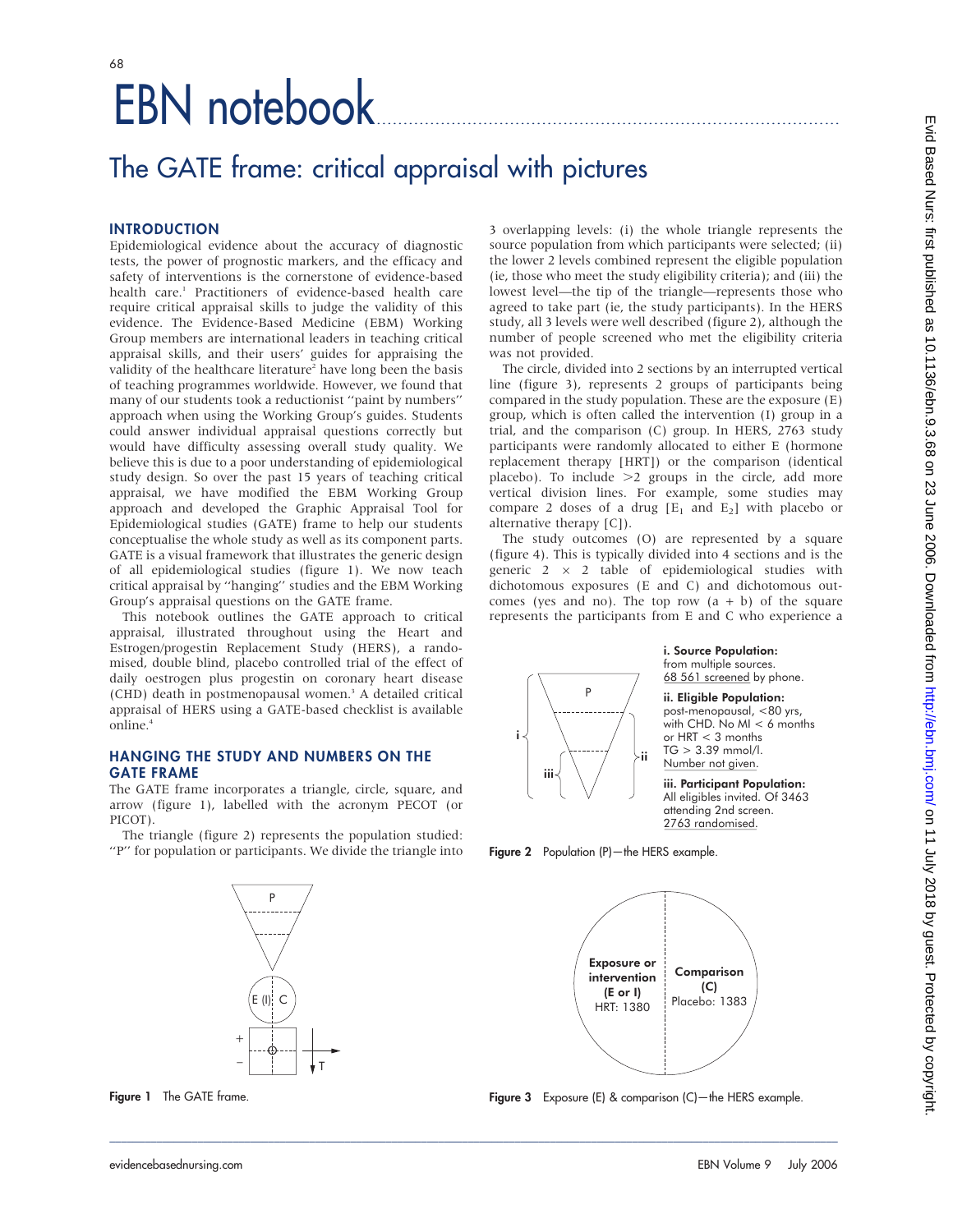

Figure 4 Outcomes (O)—the HERS example (fatal CHD).

specified study outcome. In HERS, 71 women (a) in the HRT group and 58 women (b) from the placebo group died from CHD during the study follow up period. The bottom row (c + d) represents those participants who did not experience this outcome. Few studies explicitly state the number of participants in  $c + d$ , but ideally these data should be given or be possible to calculate. In the HERS study, it is stated that there was 100% follow up for mortality, so it is possible to calculate c (1380 - 71 = 1309) and d (1383 - 58 = 1325). Any number of categorical exposure and outcome groups can be incorporated into the GATE frame by adding additional vertical and horizontal division lines. Outcomes measured continuously (eg, blood lipids in HERS) can be represented by removing the horizontal division line in figure 4 and presenting mean concentrations (eg, mean high density lipoprotein cholesterol  $= 1.40$  mmol/l in the HRT group and 1.27 mmol/l in the placebo group).

Study time (T) is represented by horizontal and vertical arrows (figure 5). A horizontal arrow is used for study outcomes measured at 1 point in time (ie, prevalence or cross-sectional measures) such as the assessment of blood lipids in the HERS study at 1 year after randomisation to HRT or placebo. A vertical arrow is used to describe outcomes measured over a period of time (ie, incidence or longitudinal measures). For example, the measurement of CHD events is over an average of 4.1 years of follow up in HERS.

#### FRAMING VALIDITY QUESTIONS WITH GATE

After hanging a study on the GATE frame (figures 2–5), appraisers should have a good understanding of what question the study addressed and how the investigators addressed it. Appraisers should have documented the characteristics of participants (including the source population and eligibility criteria), the exposure and comparison definitions, the outcome criteria, and the time period at or over which outcomes were measured. In addition, the numbers of people included, excluded, and lost to follow up at each phase of the study should have been annotated on the



\_\_\_\_\_\_\_\_\_\_\_\_\_\_\_\_\_\_\_\_\_\_\_\_\_\_\_\_\_\_\_\_\_\_\_\_\_\_\_\_\_\_\_\_\_\_\_\_\_\_\_\_\_\_\_\_\_\_\_\_\_\_\_\_\_\_\_\_\_\_\_\_\_\_\_\_\_\_\_\_\_\_\_\_\_\_\_\_\_\_\_\_\_\_\_\_\_\_\_\_\_\_\_\_\_\_\_\_\_\_\_\_\_\_\_\_\_\_\_\_\_\_\_\_

Figure 5 Study time (T)-the HERS example.



Figure 6 Study validity (RAAMbo).

GATE frame. Appraisers should now be well prepared to appraise the study for its validity. Our approach involves rearranging versions of the EBM Working Group's user guides questions<sup>2</sup> on the GATE frame. Only the main validity issues are discussed here; more detail is available from online GATE checklists.<sup>4</sup>

We link the acronym **RAAMbo** to the GATE frame (figure 6) to help appraisers address the key validity issues in epidemiological studies.

A study report should provide sufficient detail to allow the appraiser to determine whom the participants REPRESENT. This requires information on the 3 levels outlined in figure 2 (ie, source population, eligible population, and participant population). Representativeness is more important for some questions (eg, prognosis) than others (eg, relative treatment effects) and is the key criterion for determining the external validity or generalisability of study findings.

The method of ALLOCATION to exposure and comparison groups is particularly important for intervention studies. Randomised allocation is the best way to avoid imbalances between the groups that may influence the occurrence of outcomes (known as confounding or a ''mixing of effects''). In non-randomised studies, influence of imbalances between the exposure and comparison groups can be reduced by ADJUSTMENT. This is typically done by stratification of the groups being compared into subgroups (eg, dividing each of the exposure and comparison groups into subgroups of smokers and non-smokers) or by using multivariate statistical methods.

All participants should be ACCOUNTED for at the completion of a study, and the numbers in the tip of the triangle (study participants) should equal the numbers in the circle (exposure and comparison groups), which should in turn equal the numbers in the square (those with and without the specified study outcome). Also, in good quality studies, a high proportion of participants remain in the exposure (or comparison) group to which they were initially allocated, with high compliance (most remain on allocated exposure), low contamination (most do not receive other exposures), and low loss to follow up. However, contamination, reduced compliance, and loss to follow up are difficult to eliminate entirely, and if the degree differs between the exposure and comparison groups, it can be an important source of bias (ie, a differential error). Blinding of participants and others associated with participants to exposure status is an effective method of reducing differential errors.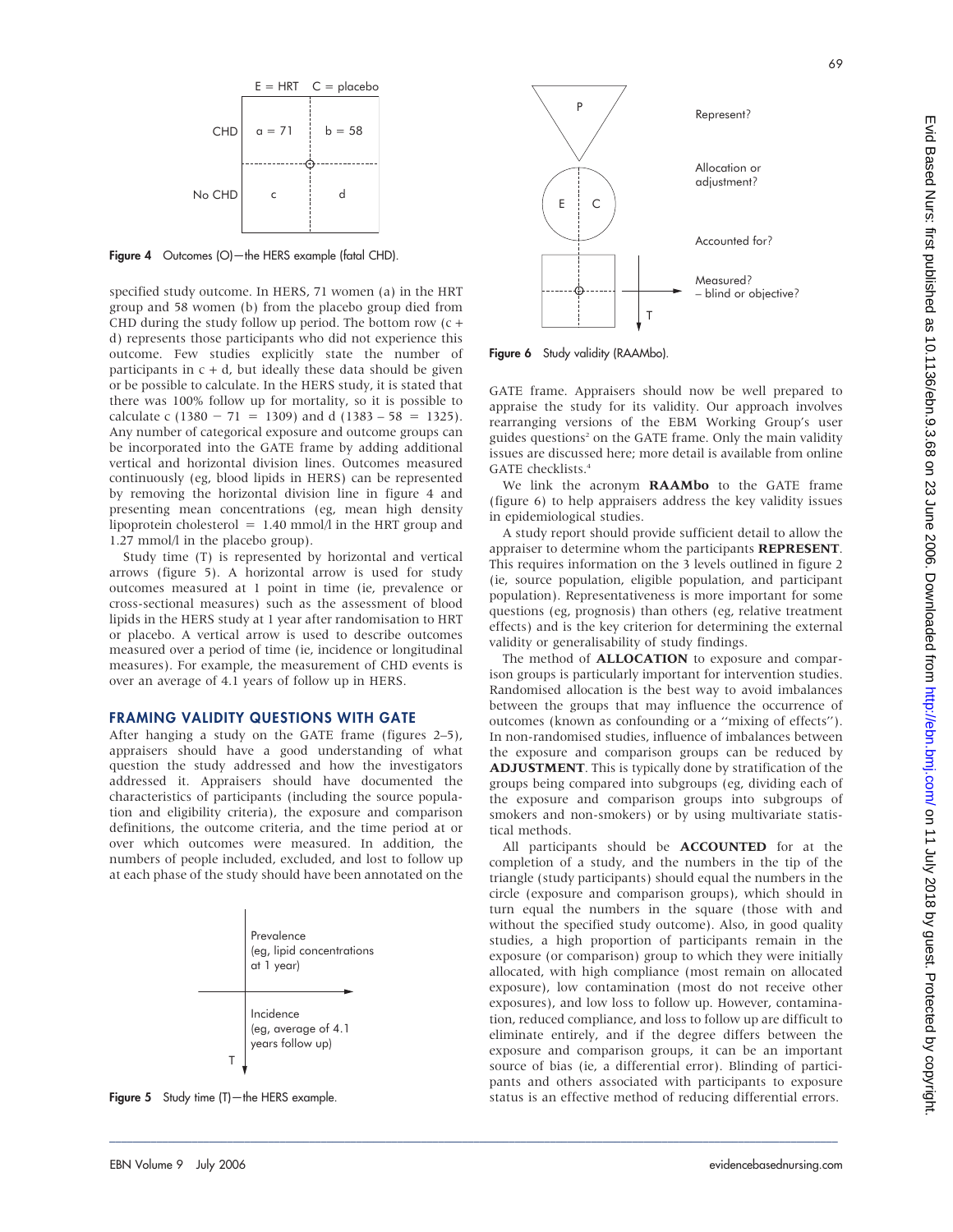The other major validity issue to address in epidemiological studies is the accuracy of outcomes MEASURED. As most outcome assessments are to some extent subjective, there is potential for error in their measurement. As discussed above, BLINDING of participants and study staff to exposure status reduces differential errors. Also, the more OBJECTIVE the outcome measure (eg, all cause mortality, automatic test, standardised measurements, or strict diagnostic algorithms), the less likely there will be a differential or non-differential error in measurement. So generally, outcome measures

should be blinded or objective. When the RAAMbo appraisal criteria suggest (as usual!) some flaws in the study design or conduct, we need to make a judgment on the study's validity. This requires an assessment of the likely net impact of the flaws. We recommend that the appraiser consider the direction and degree of impact each flaw will have on the study numbers discussed in the previous section and whether the combined impact of the flaws is likely to substantially change the overall effect estimates discussed in the next section. We find that visualising the potential combined impact of these flaws using the GATE frame facilitates the process of making a judgment on the overall quality of the study.

## CALCULATING OCCURRENCE AND EFFECT ESTIMATES IN THE GATE FRAME

## Occurrence estimates

All epidemiological studies are designed for 1 task: to calculate the occurrence (or ''risk'') of health related outcomes in populations. There are 2 measures of occurrence: the incidence of health related events and the prevalence of health related states. Occurrence is calculated by measuring specified health outcomes in a population (a, b, c, or d in the GATE square) and dividing by the number of persons in that population (exposure or comparison group in the GATE circle).

Incidence measures of occurrence count the number of health related events (eg, heart attacks) that occur over the study time period, with the time period indicated by a vertical arrow in GATE. Prevalence measures of occurrence count the number of persons with a defined health status (eg, diabetes) at 1 point in time, indicated by the horizontal arrow in GATE.

If the appropriate numbers for exposure  $(E)$ , comparison (C), a, b, c, d, and time (figures 3–5) are keyed into GATE MS Excel checklists,<sup>4</sup> which have embedded calculators, the exposure group occurrence (EGO) and comparison group occurrence (CGO) (generic versions of the terms experimental event rate [EER] and control event rate [CER] used for intervention studies) are automatically calculated, as illustrated in boxes 1 and 2. Although occurrence of outcomes was calculated using a and b as the relevant outcomes (eg, CHD deaths), some analyses (eg, survival analyses and negative likelihood ratios) calculate the occurrence based on those who do not have the study outcome (ie, c and d).

#### Effect estimates

Measures of occurrence (or risk) in the exposure and comparison groups are compared to assess the ''effect'' of the exposure (compared with the comparison) on outcomes. The standard measures of effect are risk ratios (eg, relative risks, likelihood ratios, and odds ratios), risk difference or absolute risk difference (eg, absolute risk reduction [ARR] or increase [ARI]), and numbers needed to treat (NNT) (or generically, numbers needed to expose) as shown in box 3.

 $\_$  , and the set of the set of the set of the set of the set of the set of the set of the set of the set of the set of the set of the set of the set of the set of the set of the set of the set of the set of the set of th



Figure 7 Applying the evidence.

The online GATE checklists automatically calculate these effect estimates and the associated 95% confidence intervals.<sup>4</sup>

### FRAMING THE STEPS OF EVIDENCE-BASED PRACTICE WITH GATE

Critically Appraised Topics  $(CATs)^5$  are tools for modelling the 5 steps of evidence-based practice,<sup>6</sup> and our online GATE checklists<sup>4</sup> are designed to document these steps. We frame the first 4 steps using GATE. Step 1 involves "asking a focused question," and as there are 5 components to most epidemiological studies (ie, PECOT or PICOT), there are 5 components to a question addressing epidemiological evidence. Similarly, when "accessing evidence" (step 2 of evidence-based practice), the key search terms can be framed by the same 5 components, although typically search terms only use combinations of the P, E, and O components. Step 3 (critical appraisal) has been discussed in detail above.

The X below the GATE frame in figure 7 illustrates the fourth step of evidence-based practice, "the application of evidence in practice." We call this the "X factor" or "eXpertise factor'' because an expert practitioner is one who can integrate the evidence with the other key issues (ie, patient values, clinical considerations—ranging from comorbid conditions to patient circumstances—and policy issues) that

Box 1. Calculating incidence measures of occurrence in

| $Incidence = (number of people developing an outcome)$<br>$\div$ the number in a population) <i>during</i> time T |
|-------------------------------------------------------------------------------------------------------------------|
| Exposure group occurrence [EGO] or experimental event rate [EER]                                                  |
| $=$ a $\div$ E during time T                                                                                      |
| $=$ a $\div$ (a+c) during time T                                                                                  |
| $= (\alpha \div (\alpha + c))/T$                                                                                  |
| Example: incidence of CHD death in HRT group from HERS <sup>3</sup>                                               |
| EGO (or EER)                                                                                                      |
| $=$ [71 events $\div$ 1380 women] over 4.1 years                                                                  |
| $= 51.5$ events per 1000 women over 4.1 years                                                                     |
| = 12.5 events per 1000 women per year                                                                             |
| Comparison group occurrence [CGO] or control event rate [CER]                                                     |
| $= b \div C$ during time T                                                                                        |
| $= b \div (b+d)$ during time T                                                                                    |
| $= (b \div (b+d))/T$                                                                                              |
| Example: incidence of CHD death in placebo group from HERS <sup>3</sup><br>CGO (or CER)                           |
| $=$ [58 events $\div$ 1383 women] over 4.1 years                                                                  |
| $= 41.9$ events per 1000 women over 4.1 years                                                                     |
| = 10.2 events per 1000 women per year                                                                             |